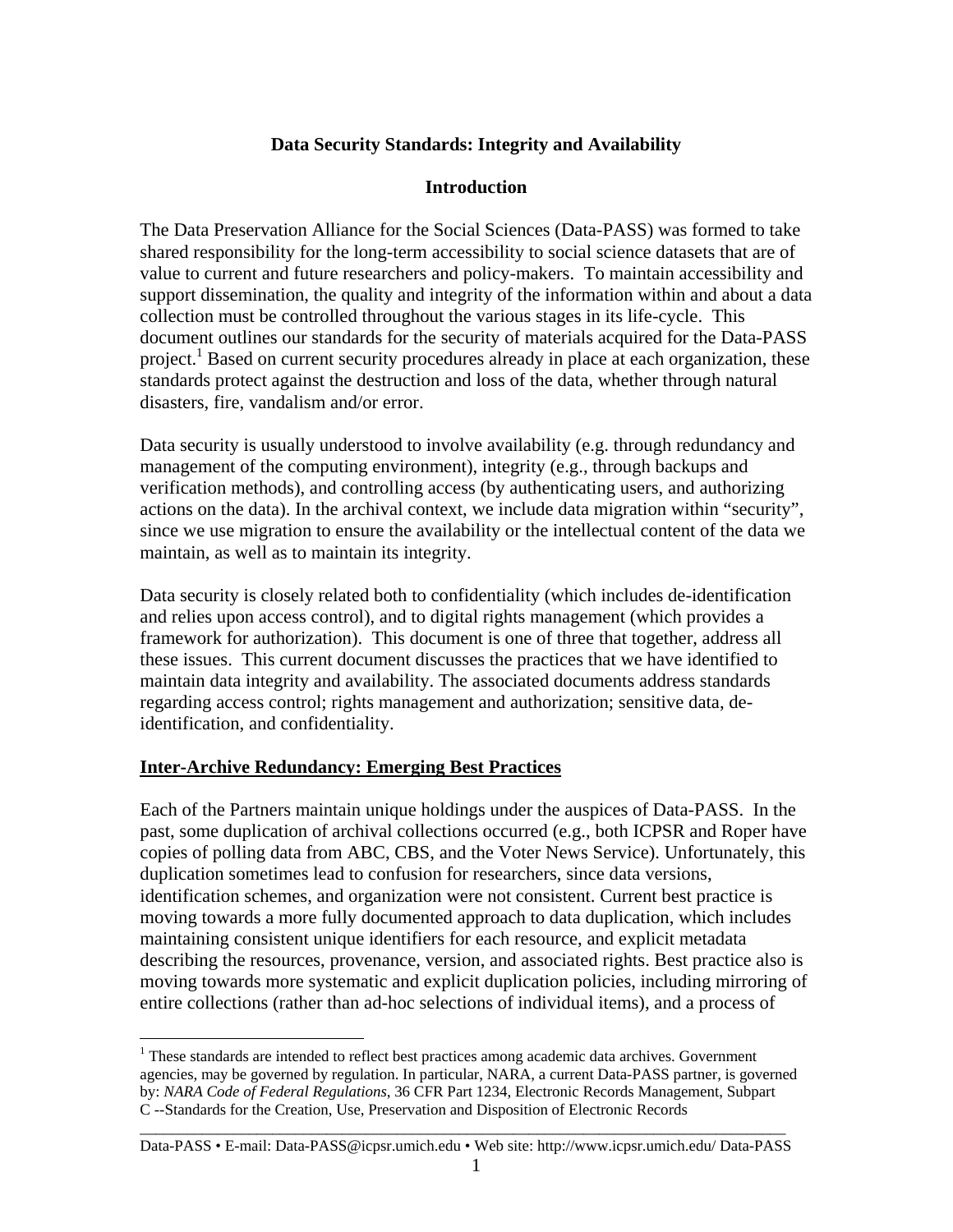regularly updating a mirror in order to preserve both the original and newer versions of a selected collection.

## **System Security**

In addition to physical security, we need to ensure that the systems we use are also protected. This requires attention to prevention, detection, and response. We use a variety of techniques (such as those identified by CERT -- http://www.cert.org/) to protect the systems that serve our data, including: encryption for logins, secure private networks for administration, automated vulnerability scans, and automated intrusion detection and monitoring. Logs of all system activity will be kept.

# **Systems Backup**

To maintain accessibility of the data and protect against accidental loss, each archive institutes a regular system backup procedure. A combination of full and incremental backups are performed regularly, and stored locally, either on-line (e.g. on a disk mirror) or on a readily accessible medium, such as Digital Linear Tape (DLT).

These backups are kept in a physically secured area, following best practice for data centers such as those identified by Sun and TIA (Telecommunications Industry Associations), and following relevant physical security standards, such as NFPA (National Fire Protection Association), FIPS, NIST, ASHRAE. This backup is stored onsite for quick restoration of the data, as needed.

In addition to the copies of the media kept on the premises, each Partner will keep copies of backup media off-site. The off-site location will be a storage and retrieval facility designed for just this kind of long-term preservation, and provide climate control, physical security, and access control.

All data files, identifiers, and associated metadata will be included in the both the on-site and off-site backups. Backups are monitored for completion status and data verification. All backup media are then indexed and recorded in a database that is maintained at the Partner level. This database, along with cryptographic checksums and universal numeric fingerprints (UNF's), will be preserved for future data validation. .

As a further protection, a shared set of backup systems will be implemented so that all the content acquired will be stored at two sites, ICPSR and Harvard for non-Federal materials and at NARA and ICPSR for Federal records. Periodically, the Partners will update the media transport and replacement schedule in order to maintain the continued quality of the backups and the efficiency of data restoration.

The physical media on which digital data are stored can be damaged, degrade or become obsolete over time. Digital data and the storage media must be checked for readability